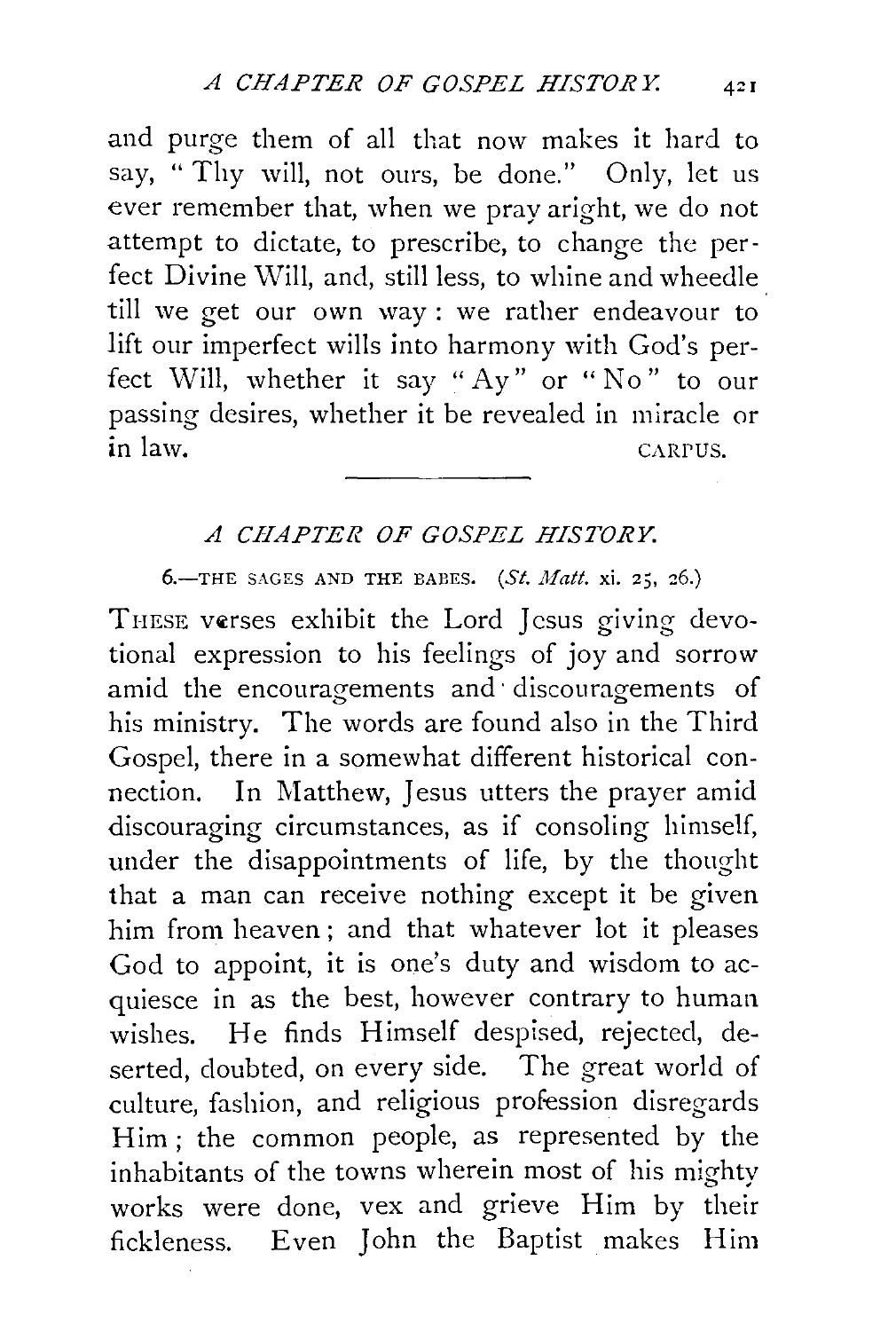painfully conscious of the weakness of human nature by sending a message which implies doubt whether He be indeed the Christ. In this forlorn situation He falls back on his Father in heaven, and finds in his bosom the rest and comfort which He seeks in vain elsewhere; confessing to his Father the sorrowful facts in a spirit of filial resignation, and then going on to console Himself by the reflection that the Father knows Him as his Son, whoever may be ignorant of his person and claims, and that He is the sole revealer of the Father, whether men receive Him as such or not.<sup> $I$ </sup> In Luke, on the other hand, the same words appear as an utterance, not of sadness but of joy, spoken on the occasion of the return of the Seventy with glowing accounts of the success of their mission. "In that hour Jesus rejoiced in spirit, and said" what is here recorded. The difference, however, is on the surface rather than in the heart d the matter. The sadness implied in Matthew's account was relieved by some such joy as Luke refers to ; for Jesus speaks of babes to whom were revealed the things hidden from the wise. On the other hand, the joy which Luke ascribes to the Saviour must have had a shadow of sadness on it: for whence otherwise that significant allusion to the unbelief of the wise and prudent ? Whether uttered only once, or as some think twice, the words express both gladness and sadness, and shew us the august Speaker doing what all should do-making God his chief good, and both sorrowing and rejoicing in Him.

As it stands in Matthew's narrative, this memor-

1 Matt. xi. 27.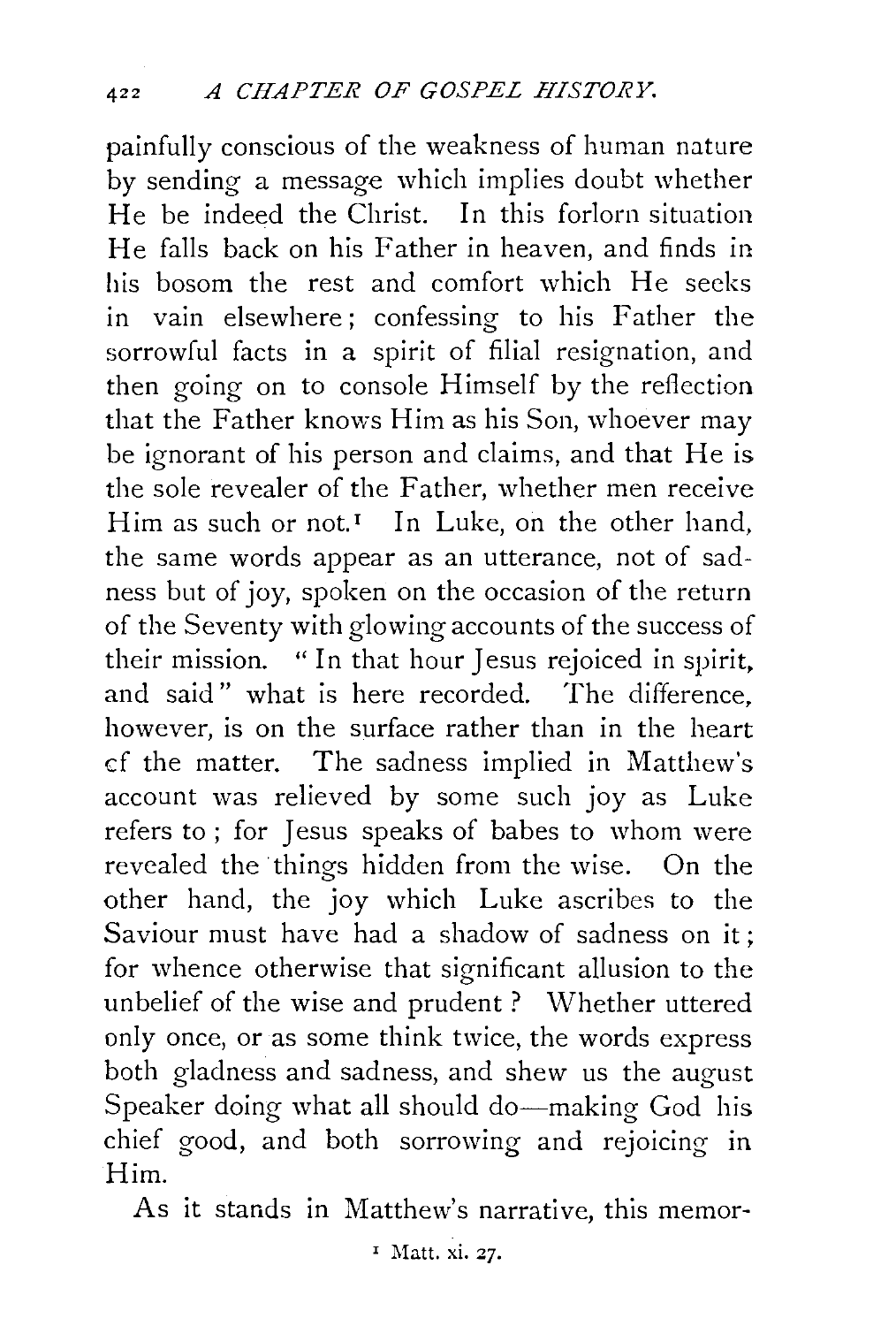able utterance of Jesus breathes more of the spirit of sadness than of gladness, and may be thus rendered: "I confess to thee, 0 Father, Lord of heaven and earth, that thou hast hid these things from the wise and prudent, and hast revealed them only unto babes. Even so, Father, for so it seemed good in thy sight." Reading the words thus, as a humble confession, we observe in them, first, a clear perception and frank admission of the facts. Jesus knew the exact state of the case, and did not disguise it from Himself. He saw and acknowledged that few believed in Him, and that these few were drawn, not from among the men of talent and learning, but from among those who were illiterate, and, in comparison, as babes in knowledge. In this severely truthful description of the situation we discern a proof that Jesus was indeed meek and lowly in heart. Vain men would rather not know the truth when it is other than flattering. They make themselves believe that their influence is greater than it really is, both in its extent and in its quality. They magnify the number and the importance of their followers. They think all eyes are upon them; and whoever shews any special liking for them, is in their esteem, on that very account, a superior person. " Babes" is the last title they would think of giving their admirers. Our blessed Lord was above such weakness. Meek and lowly in spirit, He sought not to honour Himself by conferring undeserved honours on his friends; but was content to be the Saviour of very real sinners, and the Master of disciples who were mere babes.

We note further that the facts are admitted without *bitte.vness.* There is no feeling of resentment in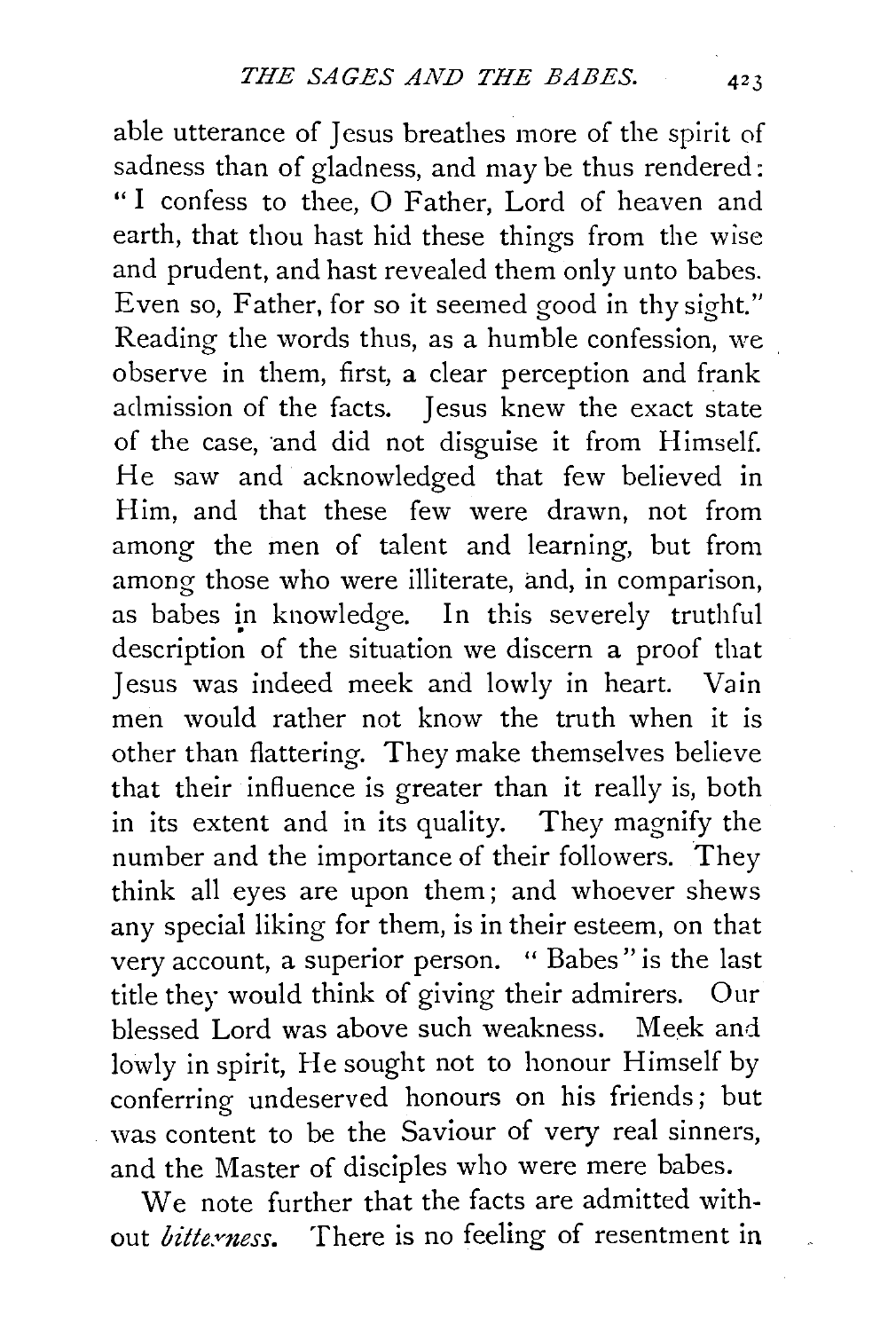Christ's bosom against those who do not believe in Him, no sneer in the tone with which He pronounces the words "wise and prudent." The prevalent unbelicf does indeed affect Him keenly, but it is with sorrow, not with anger. He does not mean to give thanks for the blindness of the wise, as well as for the vision of the simple. It is on the latter only that his mind rests with complacency. He would be glad if all had eyes to see ; but since that may not be, He is thankful that some have, even though they be men of no account in enlightened circles. That this is the true state of the Speaker's feelings is manifest from the spirit of resignation in which the adverse aspect of facts is spoken about. It is in such a spirit that He alludes to the fact that only babes believe in. Him. It is not what He wishes; but it is his Father's will; and that is enough. He accepts a lot which his heart would not have preferred, because it is appointed by One in whose wisdom He has absolute confidence. "Even so, Father, for so it seemed good in thy sight." The tone is the same as in Gethsemane, when He said, "0 my Father, if this cup may not pass away from me except I drink it, thy will be done." The Son of Man could not resign Himself without a pang to the unbelief of any-learned or unlearned, wise or simple.

Yet whatever agony may be beneath these words, the resignation they express, let us note this further, is *absolute.* There is no murmuring against the Father in heaven, any more than there is bitterness against men on earth. God's sovereignty is loyally acknowledged. Jesus calls his Father "Lord of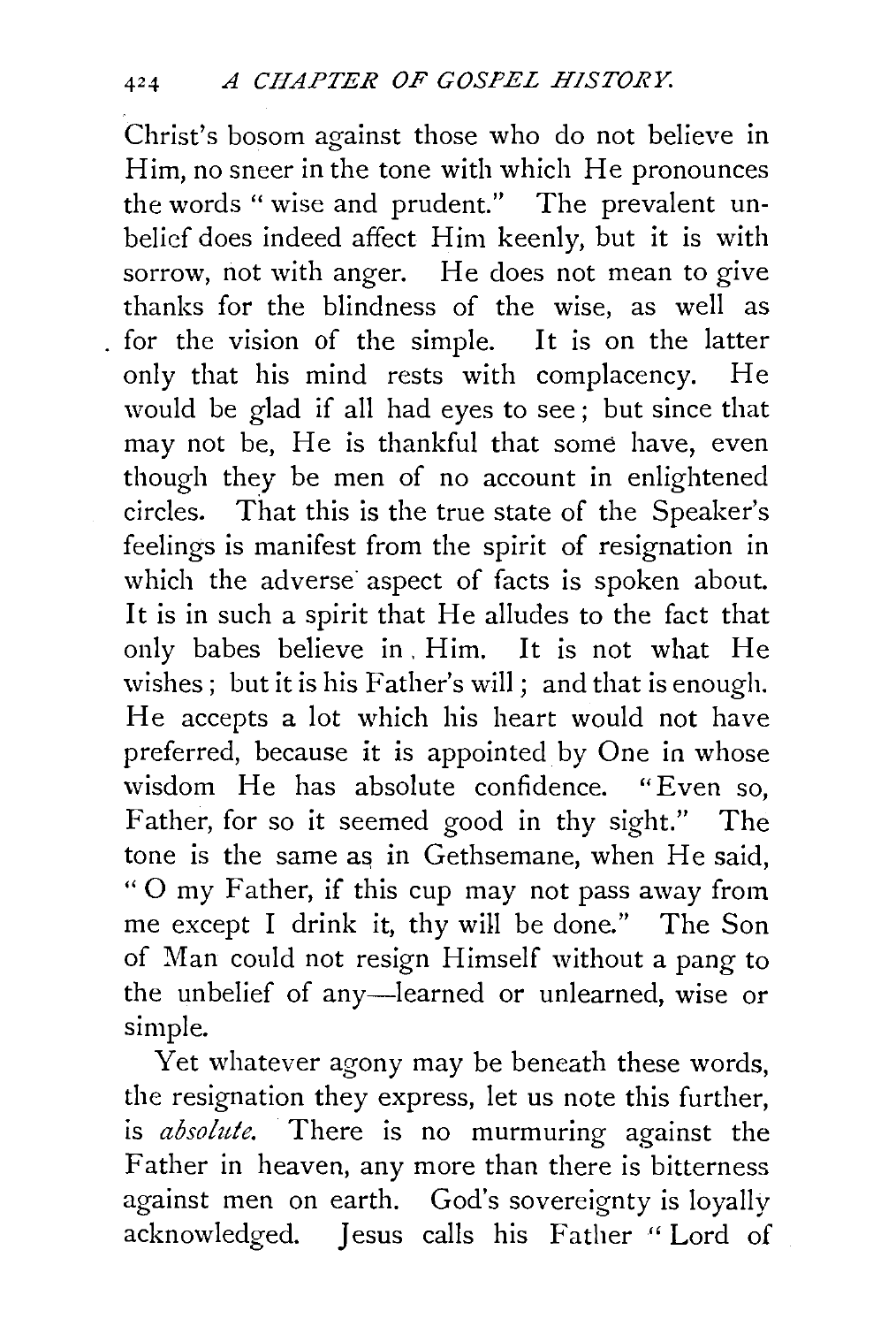heaven and earth," with express intent to recognize his right to do as He pleases, to give or withhold spiritual vision, to reveal his Son to men, or to leave them in the darkness of ignorance and prejudice and self-conceit.

The foregoing remarks may suffice to bring out the general drift of this devotional utterance of Jesus, in which resignation and thanksgiving are blended. We now add a few additional observations on some special points.

1. And first a word on the vague expression, " these things" ( $\tau a\hat{v}\tau a$ ), by which the subject of revelation is indicated. There can be little doubt what "these things" are. They are the things which were always in Christ's mind as the objects of absorbing interest, and which, in speaking to his Father, who knew him perfectly and was acquainted with his inmost thoughts, it was quite unnecessary to particularize. They are the things of the Kingdom, to which, in the Sermon on the Mount, *1* esus exhorted his disciples to give the first place in their hearts, and to which He Himself never failed to assign the position of sovereign importance. In the case of ordinary men such a phrase as "these things," denoting the things they habitually think of or care for, might safely be assumed to mean something very different-even food, and drink, and clothing. "For after all these things do the Gentiles seek." After these things do even Christian disciples too often seek, albeit they are aware that their heavenly Father knoweth that they have need of all these things, and has promised that to those who seek first his kingdom and his righteousness, all these things shall be added. But with *1* esus it is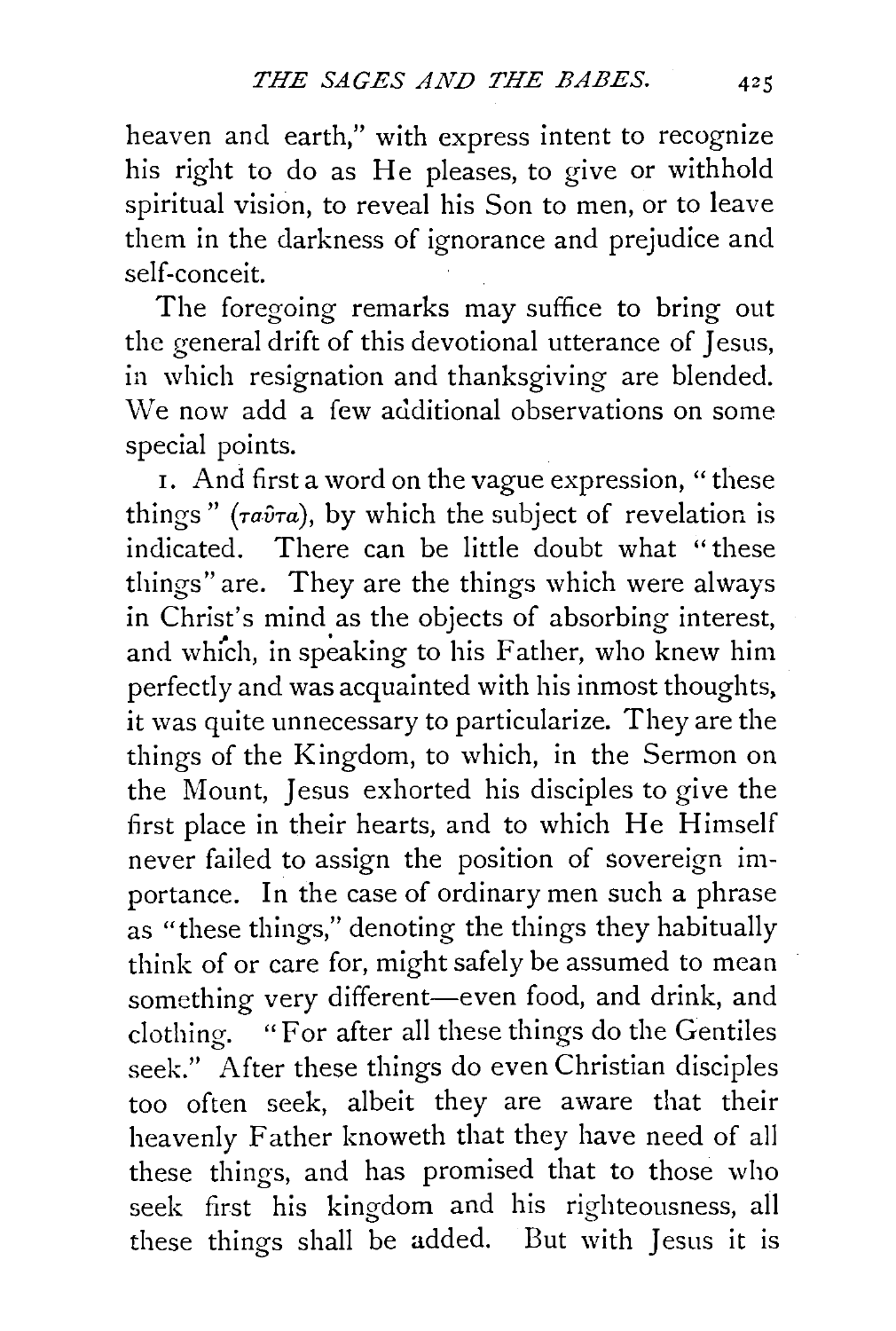altogether different. When He speaks vaguely of "these things," we may be quite sure that He means precisely those things which we are so apt to put in the second place, viz., the kingdom of God, the righteousness of God, the good will of God to mankind. These things He placed above all other things, all through his life on earth: they were more to Him than meat; for He said, and could say with truth, "My meat is to do the will of him that sent me, and to finish his work." The very vagueness of his language here is an additional evidence of the fact stated, if such were necessary ; for the vagueness springs from the circumstance that the Speaker's thoughts are so habitually fixed upon certain things, that it does not occur to Him to say what the things are about which He is thinking. He takes for granted that his Father will understand what his Son is always thinking of; just as, when a boy of twelve, He was surprised that his earthly parents did not know how He had been occupied during the time that He had been absent from them. "Wist ye not that I must be about my Father's business?" What else did ye imagine I could be doing, than attending to the things of my Father? said the boy then. What else, we may ask, than these same things, can the man Jesus be alluding to in this address to his Father now? It is not impossible that the manner of expression was determined by some outward occasion, as, *e.g.,* by the reports of the Seventy concerning the success which had attended their preaching of the good tidings. In that case " these things " would mean the truths of the kingdom which the evangelists had just been pro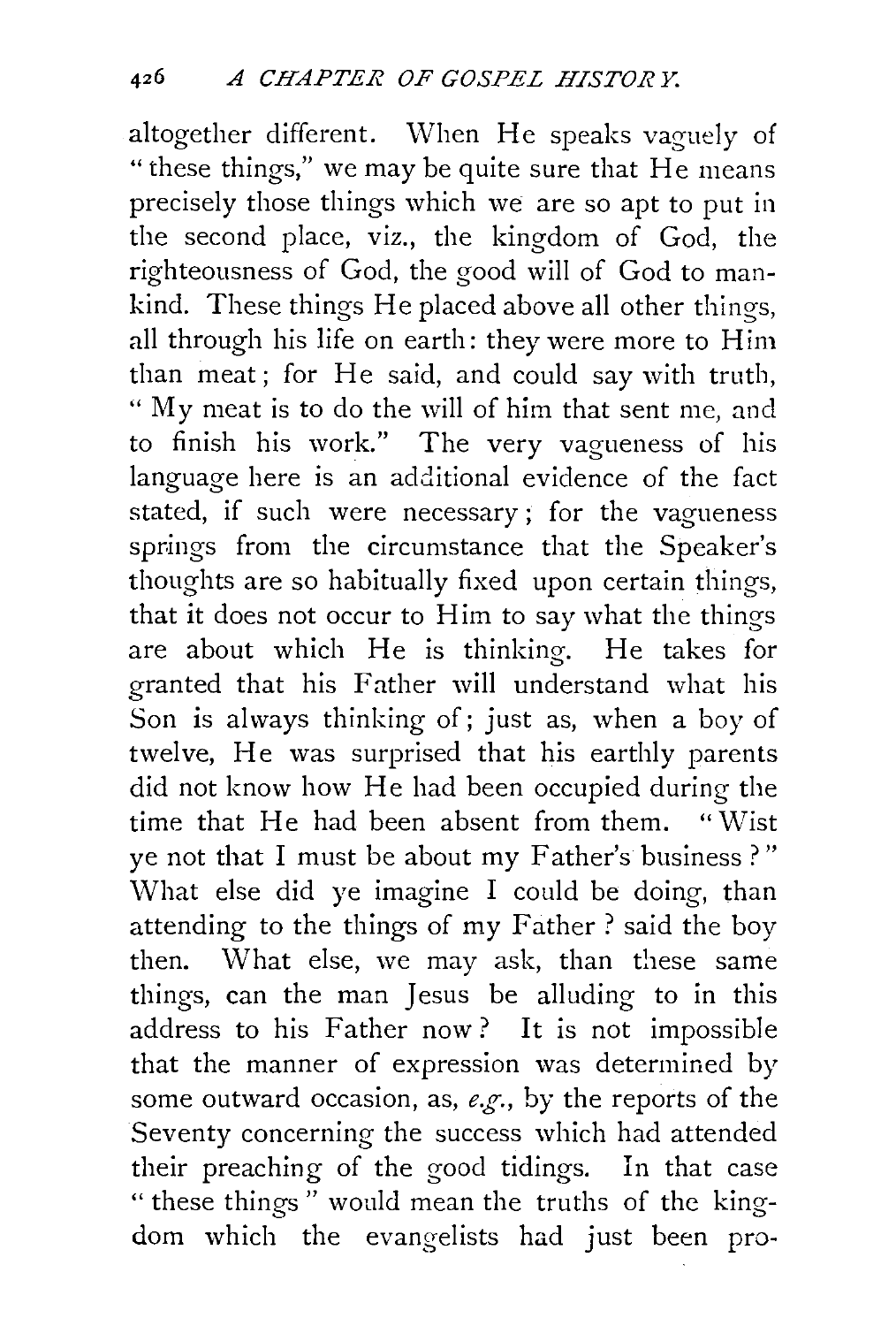claiming with acceptance to the people. But it is unnecessary to make any such supposition. Jesus could have expressed Himself as He did, though there had been no outward occasion to give a definite reference to his words.

2. It is of importance to form as distinct a conception as possible of the two classes named in the text-of those from whom the things of the kingdom are hidden on the one hand, and of those to whom they are revealed on the other. The former are described by two epithets<sup>1</sup> rendered in the English Version " wise and prudent," not very happily in so far as the latter of the two is concerned, inasmuch as the term "prudent," in its current acceptation, suggests the idea of a man who for prudential reasons is cautious and reserved in his attitude towards new opinions, which is certainly not what is meant by *(ruveToc;.* That there were " prudent" ones in the sense explained among those who believed not in Christ, we know from the Fourth Evangelist, who mentions that among the chief rulers many believed on Jesus, but because of the Pharisees they did not confess Him, lest they should be put out of the synagogue. But it is not to such that reference is made here. The term in question may best be rendered by some such adjective as "intellectual," " knowing," or by some such phrase as " possessed of a well cultivated understanding." The two epithets, or the nouns which correspond to them, are often found conjoined in Biblical Greek in such a way that a sharp distinction between the two ideas seems neither intended nor possible. Bengel dis-

<sup>1</sup> άπο σοφών και συνετών.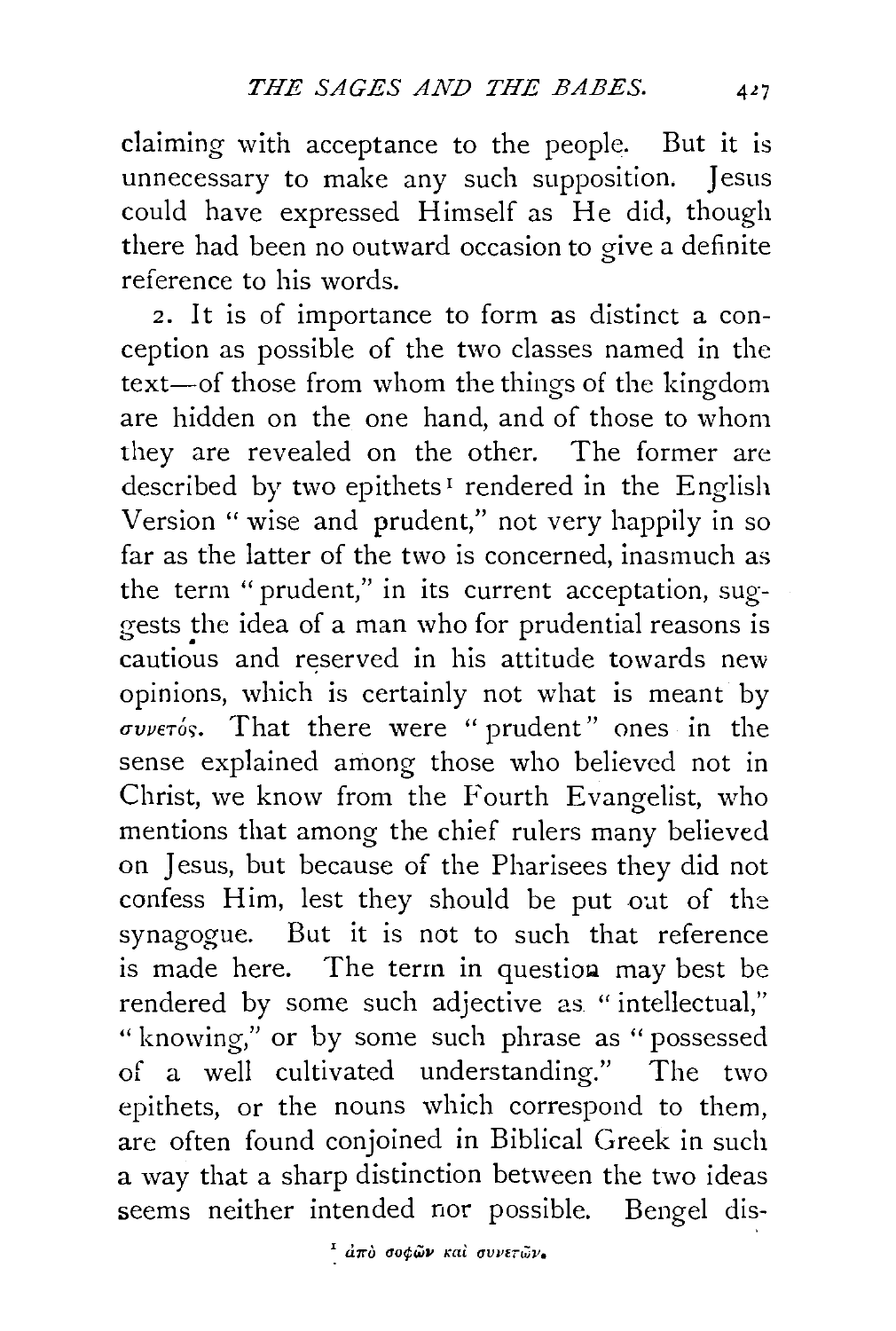tinguishes the two words thus: the  $\sigma \phi_0 i$  are those who claim for themselves the *noetic* habit; the  $\sigma v$ -*VETot* are those who claim for themselves the *dimzoetic*  habit;  $\frac{1}{x}$  which is no doubt a felicitous way of putting the matter, so far as verbal expression is concerned, but which it is to be feared conveys little information except to such as themselves belong to the class described. Perhaps the best popular rendering we can give is that adopted by the translators of the Old Testament to convey the sense of the Hebrew equivalents of the two Greek words under consideration, in a text of Deuteronomy, where the legislator represents the nations around Israel as filled with admiration of her, as a people knowing and doing God's commandments, and exclaiming, "Surely this great nation is a wise and understanding people."<sup>2</sup> Those from whom the things of the kingdom are hidden are "the wise and understanding people" of Christ's time. And we may safely assume that their wisdom and understanding have reference to, and are exhibited in connection with, the very things which, according to the Hebrew legislator, were to provoke the admiration of the heathen nations towards the people of Israel, viz., the knowledge and practice of God's law. The wisdom of the Hebrews was an ethical wisdom, and their learning consisted in a minute acquaintance with the book of the law, in which they took delight, and on which they meditated day and night.

<sup>1</sup> Sapientibus, qui sibi arrogant habitum noëticum; prudentibus, qui sibi arrogant habitum dianoeticum.

<sup>2</sup> Deut. iv. 6. The Hebrew equivalent for  $\sigma$ opog *kal*  $\sigma$ *vveróg* (or  $\epsilon \pi \sigma$ -**Ti}fl(l)v) is** ji:~: D~Q.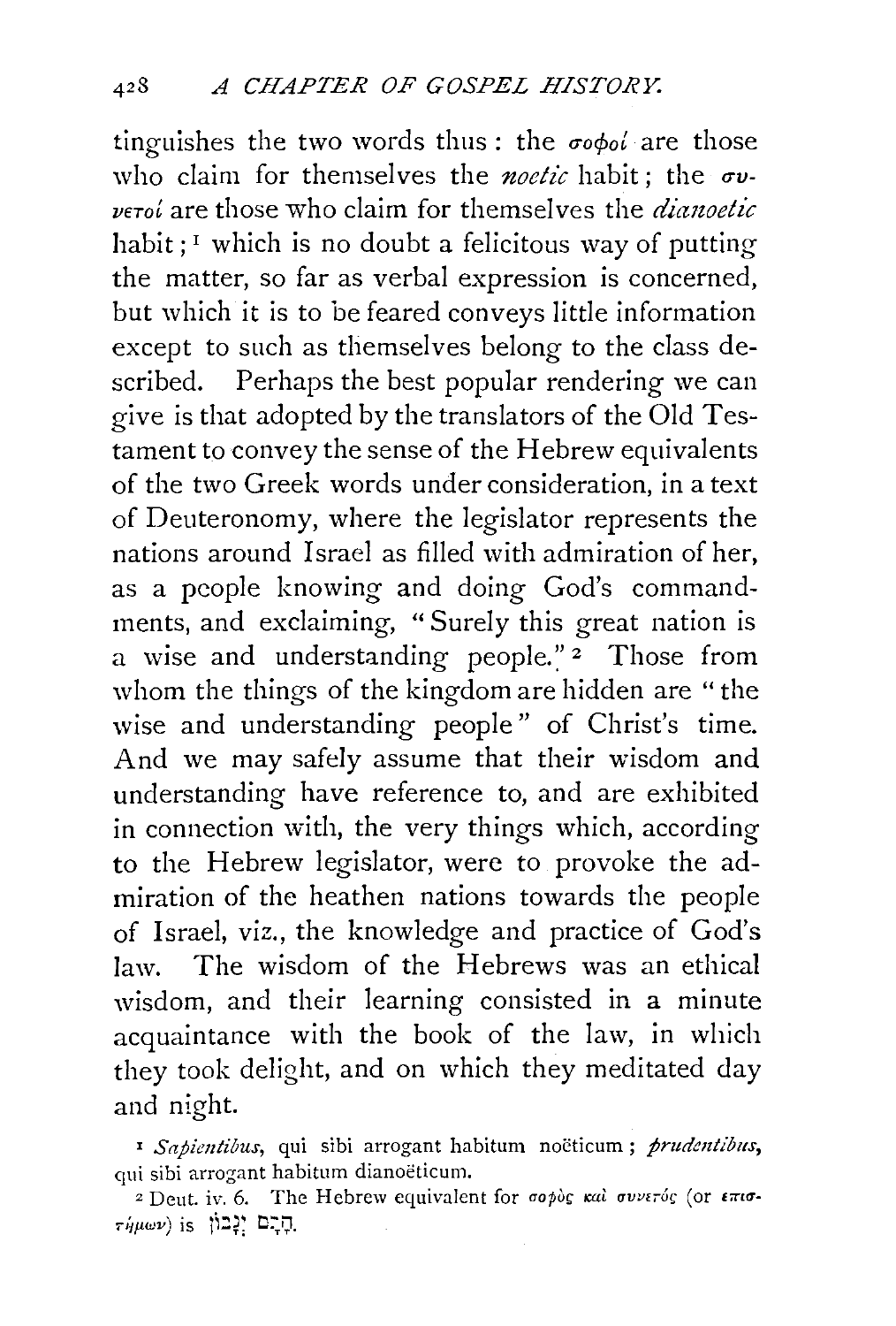Having ascertained who are the wise and knowing ones, we have a clue to the meaning of the term employed to denote the recipients of God's revelation through Christ. The babes  $(\nu \hat{\eta} \pi \omega)$  are the people who know not the law, and who as such were held in great contempt by men of the other class; as we can see from words reported in the Fourth Gospel to have been spoken on a certain occasion by Pharisees concerning those who believed in Jesus. "This people which knoweth not the law are cursed." <sup>I</sup> The babes are men who in the esteem of those skilled in the law are what Peter and John were in the esteem of the Sanhedrists at a subsequent time -unlearned laymen, utterly devoid of the legal knowledge possessed by professionals.<sup>2</sup> They have no wisdom or learning to boast of, any more than the infant that is yet unable to speak. Their only virtue is childlike receptivity and teachableness ; they can drink in as new-born babes the pure milk of Christ's word ; they are not too wise to learn.

3· We observe that Christ makes the unbelief of the wise and understanding, and the faith of the babes, depend on the sovereign will and decree of God over all. The Apostle Paul does the same thing in the well-known passage in his First Epistle to the Corin·· thian Church, when he says, " Ye see your calling, brethren, how that not many wise men after the flesh, not many mighty, not many noble, are called: but God hath chosen the foolish things of the world to confound the wise ; and God hath chosen the weak things of the world to confound the things which are mighty; and base things of the world, and things

<sup>1</sup> John vii. 49. <sup>2</sup> Acts iv. 13. αγράμματοι και ίδιωται.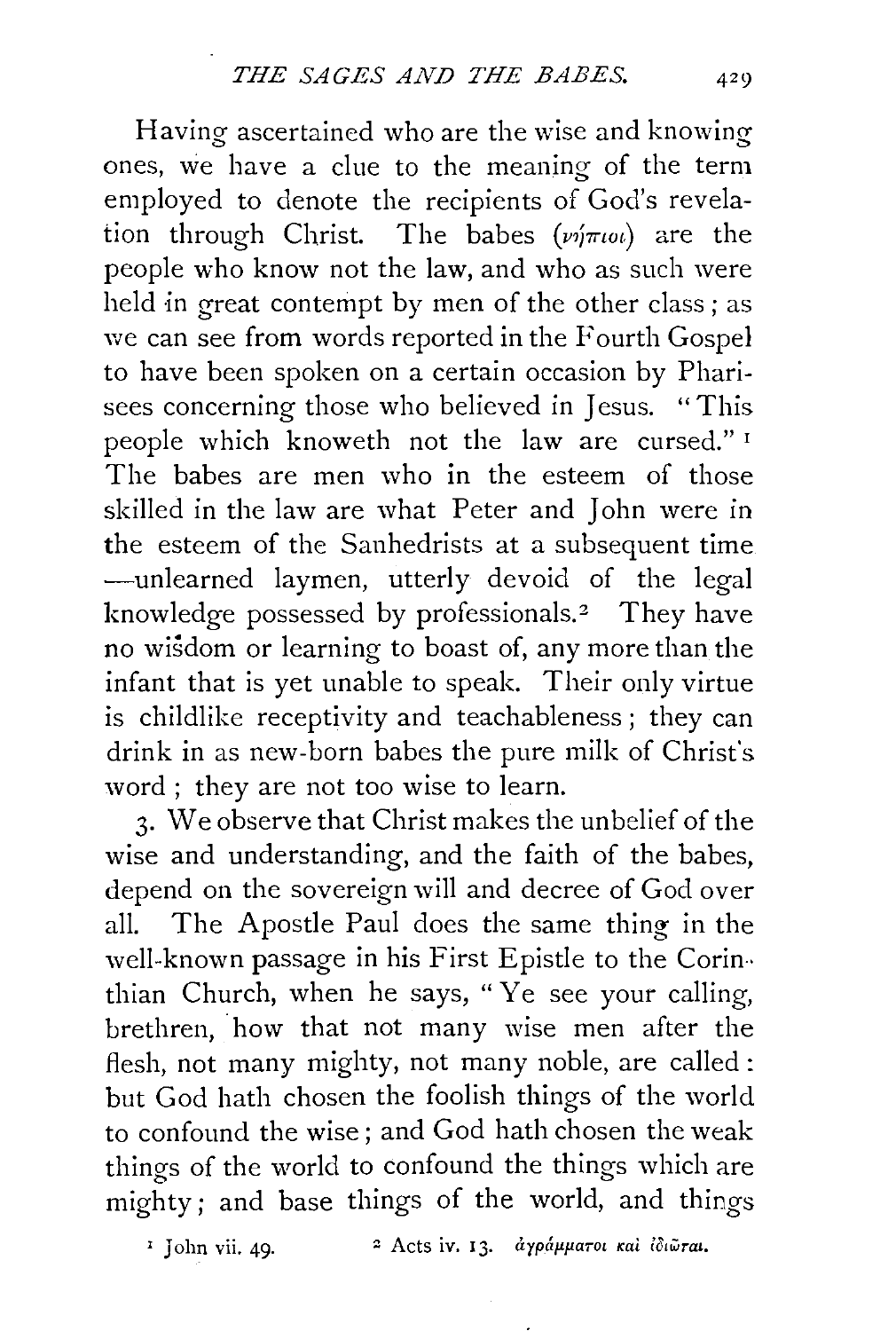which are despised, hath God chosen, to bring to nought things that are : that no flesh should glory in his presence."<sup>I</sup> It is a view at once true and practically important; specially appropriate to the utterances of devotion, and well fitted to serve the purpose to which it is applied by Paul, viz., to humble the pride of men. This view, however, does not preclude the inquiry how far the facts on which it is based are susceptible of psychological explanation ; in other words, how far "wisdom" and the lack of it tend in their own nature to hinder or facilitate the reception of truth? That there is such a tendency, we might suspect from the fact that the experience of Jesus repeats itself in connection with all new movements and new ideas. It is not among the " wise," and, we may add, the "righteous," that new truths find their first disciples. but among men without repute, either for learning or for virtue; a fact which M. Renan has recognized and expressed with his usual felicity. Speaking of the progress of Christianity in such cities as Alexandria, Antioch, and Corinth, he remarks, "Like the socialism of our day, *like all new ideas,* Christianity germinated in what is called the corruption of great cities. That corruption, in truth, is often only a life more full and free, a more powerful awakening of the innermost forces of humanity."<sup>2</sup>

It is not difficult to see how this law was likely to verify itself in the experience of Christ. The wise men of Judæa had their minds made up about all things, human and Divine. They had a fixed idea of God, a fixed interpretation of every Scripture text, a fixed theory about Messiah, a fixed system of Mes-

 $1 \text{ I}$  Cor. i. 26-29.  $2 \text{ }$   $2 \text{ }$   $\text{ }$   $2 \text{ }$   $\text{ }$   $\text{ }$   $\text{ }$   $\text{ }$   $\text{ }$   $\text{ }$   $\text{ }$   $\text{ }$   $\text{ }$   $\text{ }$   $\text{ }$   $\text{ }$   $\text{ }$   $\text{ }$   $\text{ }$   $\text{ }$   $\text{ }$   $\text{ }$   $\text{ }$   $\text{ }$   $\text{ }$   $\text{ }$   $\text{ }$   $\text{ }$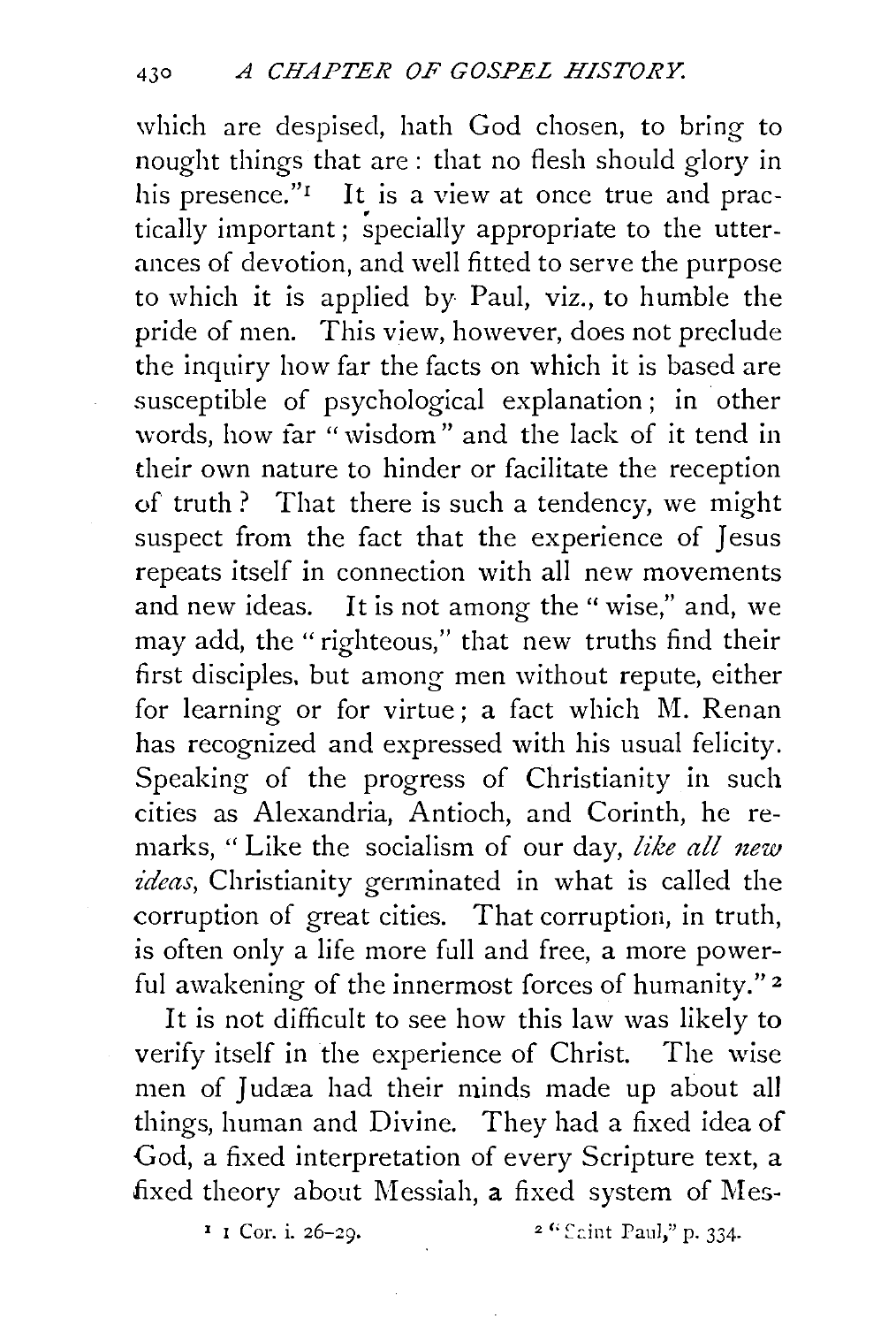sianic marks, fixed notions concerning the kingdom of God and concerning the nature of righteousness. Suppose one came with a new set of· ideas on all these topics, what chance was there of his getting access with his new views to minds thus preoccupied with a definite and complete system of opinions? If, for example, the wise ones think of God merely as the High and Lofty One, living above the world, what chance is there of getting them to take in the idea of an *incarnation*, the idea that God is a Father, who has an eternal Son, who in the fulness of times became man ? Or, again, if these wise ones conceive of righteousness as consisting in the punctilious observance of an elaborate system of rules, what likelihood is there that they will regard with favour a righteousness which springs out of faith in God's grace, and manifests itself in devoted love to the person of Him who proclaims and embodies Divine grace-a righteousness not only possible to the most depraved, but in which precisely they are most likely to make the greatest attainments ? Or, yet once more, if these wise ones have got a cut and dry theory concerning Messiah, determining all the circumstances of his birth, vocation, and destiny, what hope is there that Jesus of Nazareth will get Himself accepted as Messiah, however worthy intrinsi cally, if in any particular He fail to correspond with their predetermined marks? Why, they will demonstrate to their own satisfaction that He cannot be the Christ, by the prompt application of some of their handy tests, such as, " Search and look, for out of Galilee ariseth no prophet." The very fact that Jesus is surnamed "of Nazareth," will be held con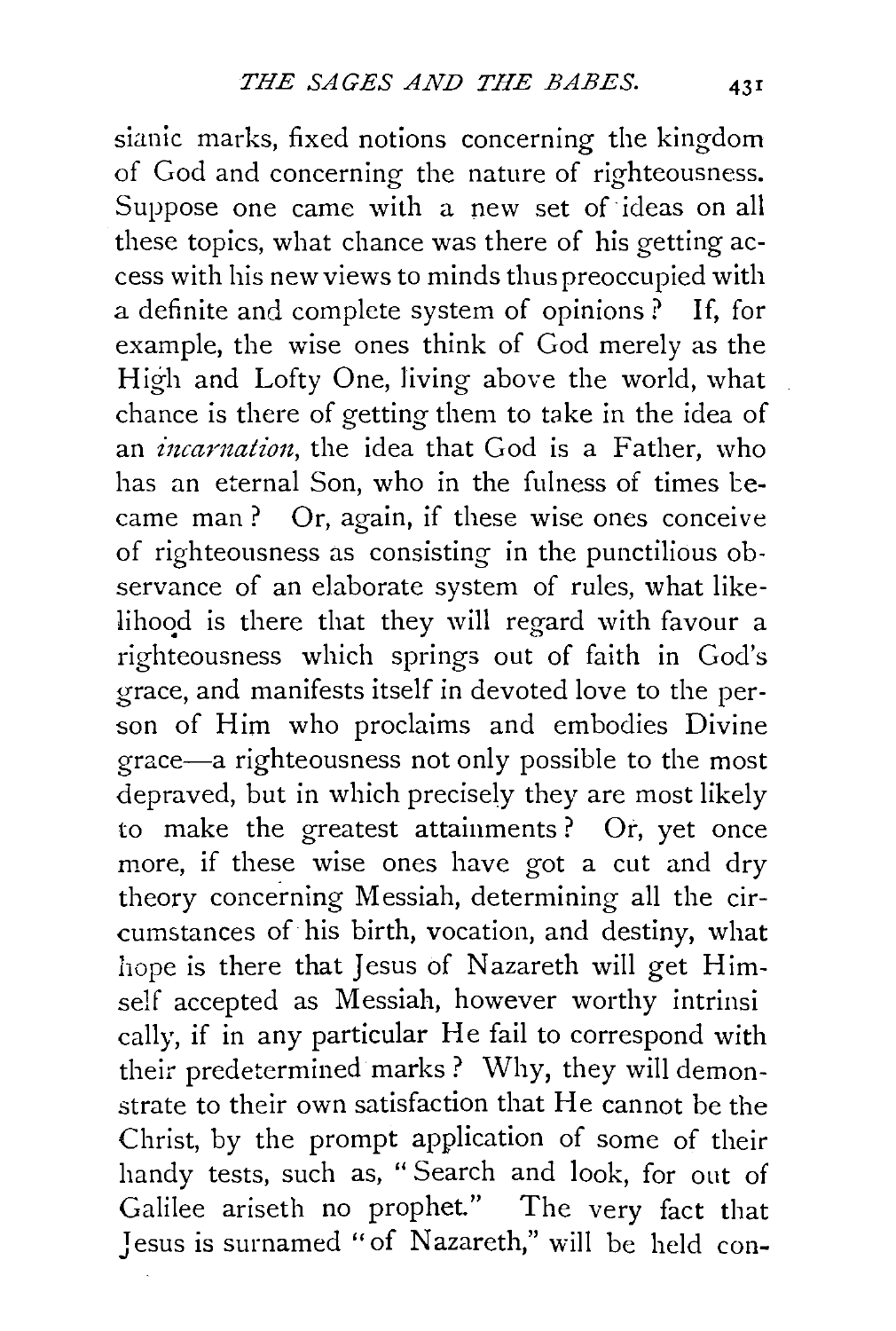elusive against his claims. Thus we see how, pride and self-conceit apart, these men, just because they were wise in their own way, full of ideas and settled opinions concerning all the things of which Jesus spoke, were all but doomed to an attitude of unbelief. Their minds were full of thoughts and beliefs with which they were perfectly satisfied, and there was no hunger and no room for new thoughts and teliefs concerning the same things. If, therefore, Jesus desires to find disciples, He must seek them else· where-not in Jerusalem, the seat of the scribes and Pharisees, but in Galilee, where life is simple and natural; not among the learned in the law and in the Scriptures, but among the mob, who know not the law; not among the elders, who by long study have matured a system of opinions which has become a part of themselves, but among the young, who have not had time to build up a system, and whose minds are comparatively empty, and open, and receptive. Galilean rustics, illiterate laics, open- hearted ingenuous youths, may believe in Jesus, even though He be a Nazarene; may believe Him to be the Christ, and even the Son of the Living God; for they have no ready-made list of marks for testing Messiahship, but can only discern by a sure spiritual instinct that Jesus is a good man. Nor do they presume to determine what God can do and cannot do, but are quite open to the doctrine that in Jesus God is manifest in the flesh in the fulness of grace and truth. And so it came to pass that the empty and the hungry were filled with the good things of the Kingdom, and the rich in reputation for wisdom were sent empty away; the wise and the understanding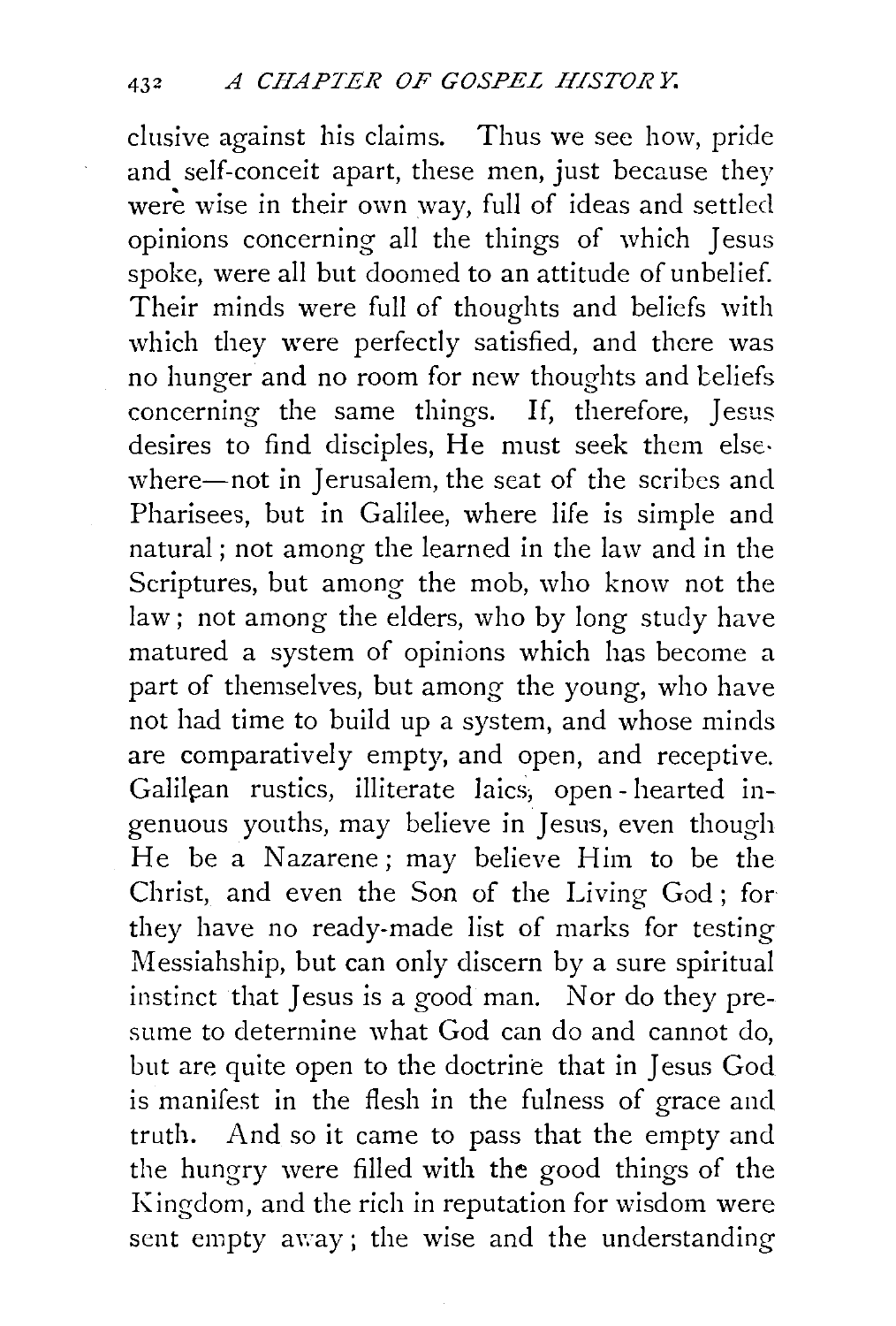remained in darkness, and the babes were initiated into the mysteries of the kingdom.

4· We said at the outset that in these words addressed by Jesus to his Father in heaven a tone of sadness is audible. We say so still ; for it is a mistake when it is supposed, either by friend or by foe, that Christ, or any one who shares his spirit, could regard the unbelief of the wise with any other feeling than sorrow. Celsus, a well-known antagonist of Christianity in early ages, committed this mistake. In his book against the Christian faith he represented the preachers of the gospel as saying in effect, " Let no one who is educated, wise, or prudent, approach ; but if any one is illiterate, foolish, untaught, a babe in knowledge, he may confidently come to us;" and as aiming at making converts only of the silly and senseless, of slaves, women, and children. He then asked in amazement and disgust, " Whence this preference for the sinful?" and contrasted with the strange practice of Christians the more rational practice of Pagans, in inviting to initiation into their mysteries the men of pure and exemplary lives, and devoted to wisdom. Origen, to whom we are indebted for our knowledge of this Pagan philosopher's work, replies to the taunt in a manner wh:ch we believe to be in perfect accord with the mind of Christ when He uttered the words before us. He frankly, in the name of Christianity, pleads guilty to the charge of loving the sinful and the ignorant, but at the same time denies that the Church cares only for such. " I seek," he said,<sup>I</sup> "the foolish, no doubt, but I also seek those endowed with mental gifts. I seek them even

<sup>1</sup> Conira Celsum, iii. 59.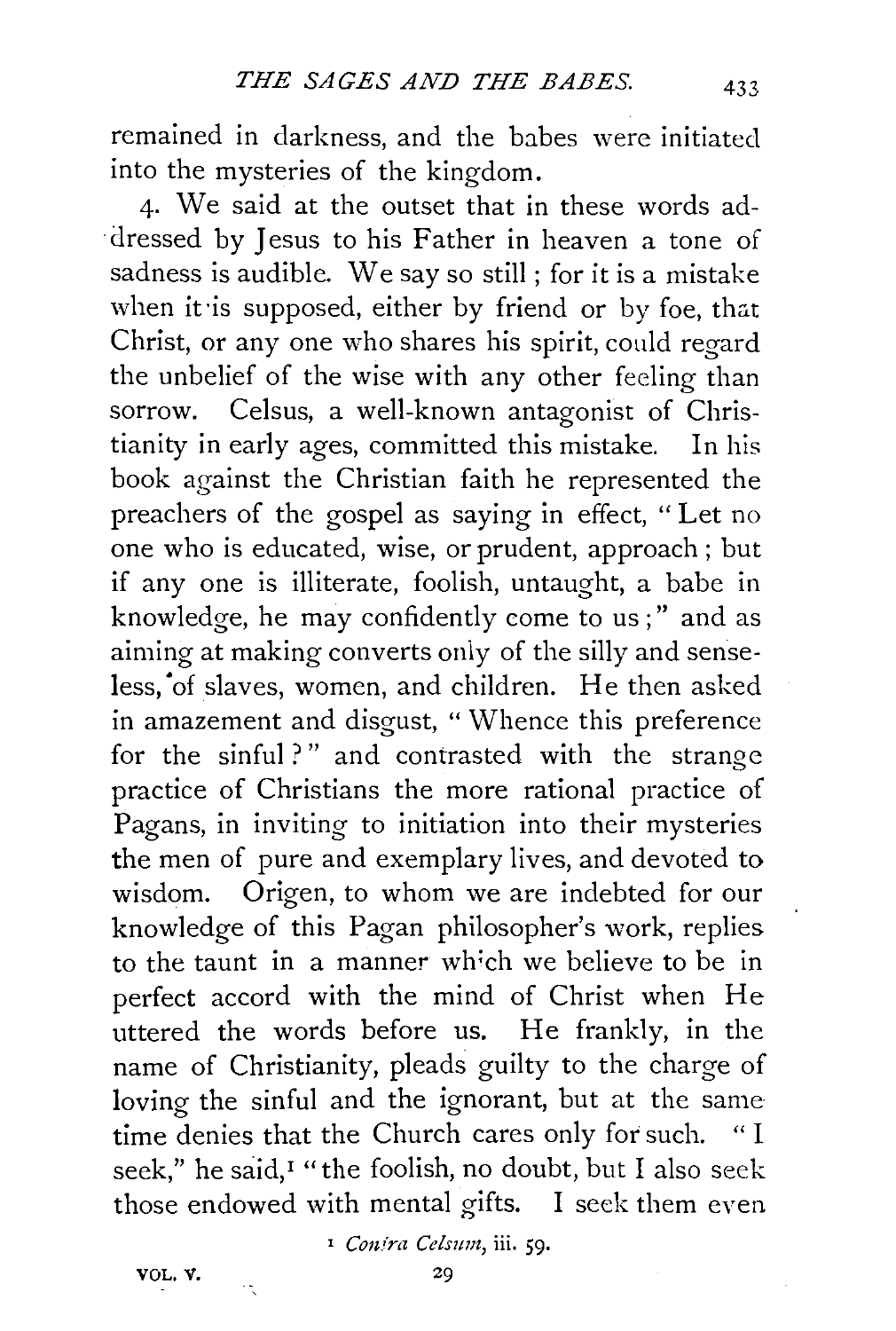by preference." Similar was the feeling of Jesus. He was thankful for the faith of even babes, but He also desired to find believers among the wise, and grieved because there were so few. But we must add, and this is the point which we wish to insist on at present, Christ was sad, not for his own sake, but for the sake of those who remained unbelieving. He had no need to take a desponding view of the situation so far as it concerned Himself. Doubtless the superficial aspect of affairs was dark enough. On one side, against Jesus, were the righteous, and the wise, and the polite-the *elite* of Jewish society ; on the other, for Him, a small number of persons without learning, of uncultivated manners, and even of very questionable moral character. Truly a most unequal battle to all appearance. Yet the cause of Jesus is not so forlorn as it seems. There is hope for it in these same babes. The future is with them. They are the children of a new time, who will live and multiply and replenish the earth, when the elder generation with its wisdom shall have gone the way of all the earth. Then these " babes" in knowledge, with all their ignorance and rudeness, have two virtues of cardinal importance in the struggle of lifesincerity, and the courage which springs from strong conviction. In one of Plato's dialogues, Socrates describes a friend of his, meaning himself, as one who was not polite, but a vulgar fellow, *caring only for truth.* 1 It is an immense advantage to a cause when its supporters answer to this ironical description. That Christ's "babes" were of this sort, we know

<sup>&</sup>lt;sup>1</sup> *ilippias Major*. Towovróg τις ού κομψος, άλλά συρφετός, ούδεν άλλο  $\phi$ ροντίζων ή το *iληθές*.